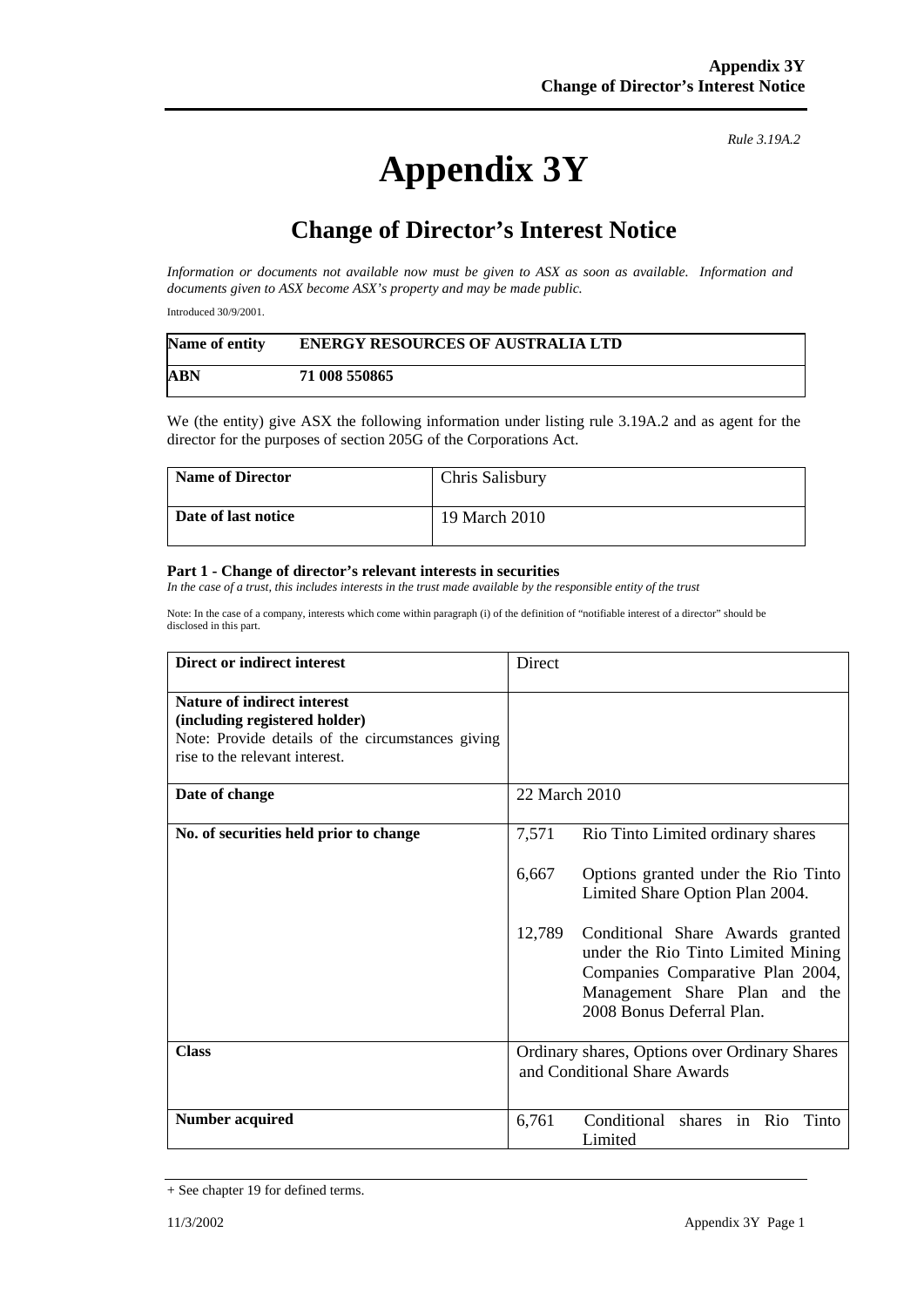| <b>Number disposed</b>                                                                                                                                                         | <b>NIL</b>                    |                                                                                                                                                                     |
|--------------------------------------------------------------------------------------------------------------------------------------------------------------------------------|-------------------------------|---------------------------------------------------------------------------------------------------------------------------------------------------------------------|
| <b>Value/Consideration</b><br>Note: If consideration is non-cash, provide details<br>and estimated valuation                                                                   | See "Nature of Change" below. |                                                                                                                                                                     |
| No. of securities held after change                                                                                                                                            | 7,571                         | Rio Tinto Limited ordinary shares                                                                                                                                   |
|                                                                                                                                                                                | 6,667                         | Options granted under the Rio Tinto<br>Limited Share Option Plan 2004.                                                                                              |
|                                                                                                                                                                                | 19,550                        | Conditional Share Awards granted<br>under the Rio Tinto Limited Mining<br>Companies Comparative Plan 2004,<br>Management Share Plan and the<br>Bonus Deferral Plan. |
| Nature of change<br>Example: on-market trade, off-market trade,<br>exercise of options, issue of securities under<br>dividend reinvestment plan, participation in buy-<br>back | 6,761                         | Conditional Share Awards granted<br>under the Rio Tinto Limited Mining<br>Companies Comparative Plan 2004<br>and Management Share Plan.                             |

## **Part 2 – Change of director's interests in contracts**

Note: In the case of a company, interests which come within paragraph (ii) of the definition of "notifiable interest of a director" should be disclosed in this part.

| <b>Detail of contract</b>                                                                                                                                                      | N/a |  |
|--------------------------------------------------------------------------------------------------------------------------------------------------------------------------------|-----|--|
| <b>Nature of interest</b>                                                                                                                                                      | N/a |  |
| Name of registered holder<br>(if issued securities)                                                                                                                            | N/a |  |
| Date of change                                                                                                                                                                 | N/a |  |
| No. and class of securities to<br>which interest related prior to<br>change<br>Note: Details are only required for a contract in relation<br>to which the interest has changed | N/a |  |
| <b>Interest acquired</b>                                                                                                                                                       | N/a |  |
| <b>Interest disposed</b>                                                                                                                                                       | N/a |  |
| <b>Value/Consideration</b><br>Note: If consideration is non-cash, provide details and<br>an estimated valuation                                                                | N/a |  |

<sup>+</sup> See chapter 19 for defined terms.